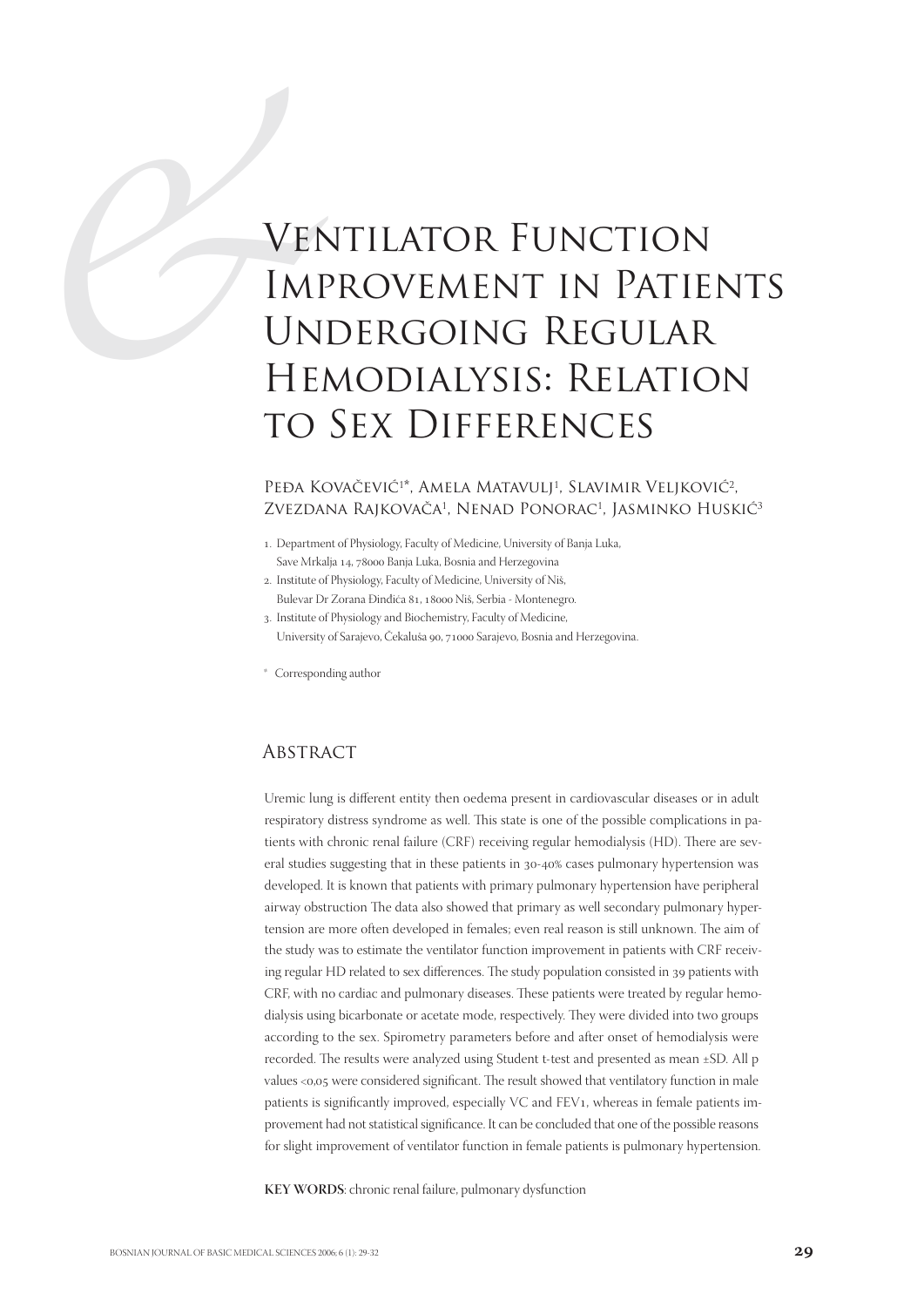#### **INTRODUCTION**

Cardiovascular complications are major causes of mortality in patients with chronic renal failure (CRF) receiving regular hemodialysis. Many complications on respiratory system have been described in patients with chronic renal failure, while, and much less are known about the haemodialysis effects and other therapeutic procedures on lungs  $(1, 2)$ . The most frequently described complications on lungs in these patients are: uraemic lung, pulmonary infections, uraemic pleurisy and uraemic calcifications  $(3, 4)$ . Uraemic lung is a pulmonary oedema that differs from pulmonary oedema of cardiac origin or oedema occurring in acute respiratory distress syndrome in adults (ARDS). As a complication, it appears in chronic renal failure and in patients treated with repeated haemodialysis. In these patients, liquid is accumulated in lung interstice that is removed at time of each haemodialysis  $(3,5)$ . This hypothesis is proved by determining of water in lungs by means of indocyanine green diluting method and after haemodialysis (6). Symptoms of the uraemic lung are mild in comparison with x-ray finding, and very often are completely absent; therefore, it is called sub-clinical pulmonary oedema. From radiological point of view, uraemic lung is seen as a butterfly-shaped picture with perihylus trunk localisation and radial wings exposition. The reasons for such distribution of the liquid have not been completely known  $(7)$ .

#### PATHOPHYSIOLOGY OF UREMIC LUNG

Many authors described uremic lung like accumulation of oedematous liquid in lung. Imbalance between hydrostatic and colloid-osmotic pressure in pulmonary capillaries and interstitial space is major causes in uremic lung  $(8, 9)$ . Almost  $40\%$  of patients undergoing long-term haemodialysis via an arteriovenous access had unexplained pulmonary hypertension (high hydrostatic pressure in pulmonary capillaries). Women had higher incidence of primary and secondary (in CRF) pulmonary hypertension. The reasons for these facts have not been completely known  $(1, 10, 11)$ . Pulmonary hypertension can take role in pathophysiology of uremic lung. This pathophysiology process can lead to disfunction and obstruction in small airways  $(12-15)$  The aim of this study was to determine the potential differences (in improving) ventilatory function related to the sex in patients receiving hemodialysis.

#### PATIENTS AND METHODS

The study included 39 patients suffering from end-stage renal failure who were treated with repeated haemodialysis at Centre for Haemodialysis, Clinical Centre of Banja Luka. The mean duration of haemodialysis in all the patients was from  $180$  to  $240$  minutes (individual approach), three times a week. The dialysers used were produced by Gambro and Frezenius companies with controlled ultrafiltration, acetate and bicarbonate modul were applied. Haemodialysis was performed on the following dialysers: E4H, F6, F60, F60s. Heparinisation was continuous with 4000-5000 i.u. of heparin per patient. No patients had primary pulmonary disease nor had haemodynamic instability during haemodialysis. Out of the total, 20 of examined patients were female, while 19 were male. The average age was  $52$  ( $25$  -  $75$  years of age). The average period of haemodialysis duration in all the patients was  $52$  months (from  $9 - 89$  months). During the process of result evaluation, two groups of patients have been established:

- . males patients
- . females patients

All the patients had spirometry (Jaeger) done, both before and after haemodialysis.

The following parameters were determined:

- . Vital capacity (VC)
- . Forced vital capacity (FVC)
- . Forced expiratory volume in the first second (FEV<sub>1</sub>)

The results were processes by standard statistical method (Student's t-test for small dependent samples, "difference method") and shown as mean ± standard mean error  $(X \pm SX)$ . Significance in difference between the mean in the observed groups before and after haemodialysis was tested, aimed at monitoring changes of pulmonary function parameters. Values with  $p < 0.05$  are considered statistically significant.

#### **RESULTS**

Figure 1 shows results of vital capacity (VC) measurements. There are vital capacity means (X) measured before (A) and after haemodialysis (B) in male patients  $(1)$  and female patients  $(2)$ . Statistic analysis by means of "difference method" showed that there was a high statistically significant difference  $(p<0.05)$  between vital capacity values before and after haemodialysis in group 1, while in the group 2, it was determined that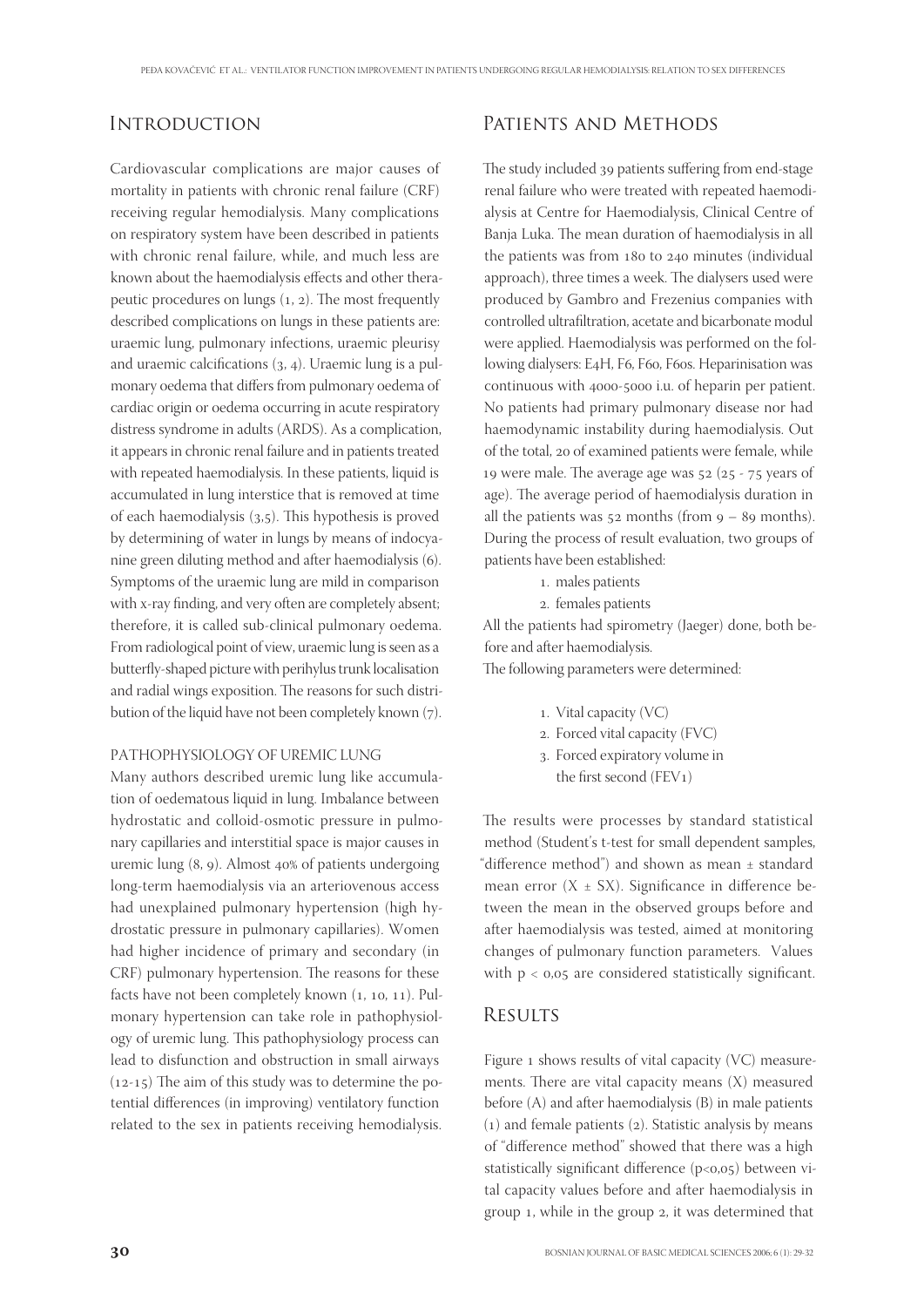

there was no statistically significant difference  $(p>0,0.05)$ between measuring before and after haemodialysis. Figure 2 shows results of forced vital capacity (FVC) measurements. There are vital capacity means (X) measured before (A) and after haemodialysis (B) in male patients  $(1)$  and female patients  $(2)$ . Statistic analysis by means of "difference method" showed that there were not statistically significant differences (p>0,05) between forced vital capacity before and after haemodialysis in both groups. Figure 3. shows results of forced expiratory volume in one second (FEV<sub>1</sub>) measurements. There are vital capacity means (X) measured before (A) and after haemodialysis  $(B)$  in male patients  $(1)$  and female patients (). Statistic analysis by means of "difference method" showed that there was a high statistically significant difference  $(p<sub>0</sub>,0<sub>5</sub>)$  between forced expiratory volume in one second values before and after haemodialysis in group 1, while in the group 2, it was determined that there was no statistically significant difference  $(p>0,05)$ between measuring before and after haemodialysis.

### Discussion

During the research, we observed parameters of ventilating function: vital capacity (VC), forced vital capacity (FVC), forced expiratory volume in the one second (FEV). Chronic renal failure is a progressive and irreversible impairment of renal function. Such condition disturbs functions of almost all organs and organic systems. The disturbed electrolyte and liquid status, as well as acidbase unbalance are the findings that follow chronic renal failure in its end-stage – uraemia  $(1, 2)$ . In these pa-





tients, liquid is accumulated in all tissues, as well as lung interstice that is removed at time of each haemodialysis. Apart from direct influence of the illness alone on the lungs, therapeutic procedures and haemodialysis, also show their negative effect at respiratory system. Haemodialysis removes the excess liquid and increases ventilation of basal lungs areas, and a positive effect is seen in reducing of airways obstruction. The obtained results are in compliance with the results obtained by other authors that observed the stated parameter  $(9, 10, 13, 14)$ . VC and FEV<sub>1</sub> after haemodialysis, shows a change toward recovery, which is statistically significance  $(p<0.05)$ in group with males patients (group 1). These parame-